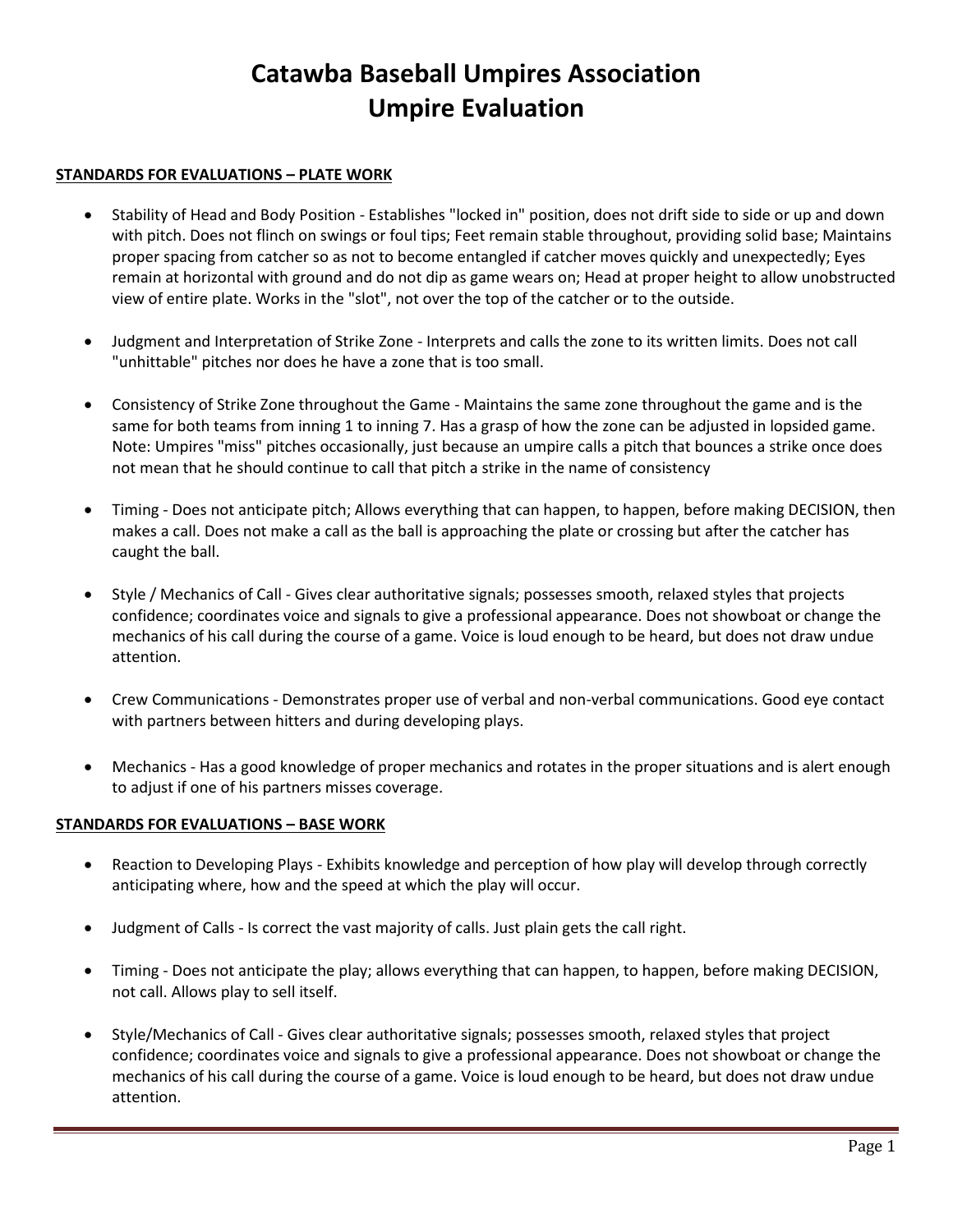- Crew Communications Uses proper verbal and nonverbal communications. Establishes eye contact with partners between hitters and during developing plays.
- Mechanics Has a good knowledge of proper mechanics and rotates in the proper situations and is alert enough to adjust if one of his partners misses coverage. Read partners and fly balls well on outfield coverage and goes out as needed.

#### **STANDARDS FOR EVALUATIONS – GAME AND SITUATION MANAGEMENT**

- NFHS Policies & Procedures Adheres to all policies and procedures as outlined in the NFHS & SCHSL.
- NFHS Playing Rules Adheres to and applies rules, accepted practices and interpretations detailed in the Official Baseball Rules Book. Does not confuse NCAA, HS Federation and Official Baseball Rules.
- Situation Management Is Umpire able to remain calm and handle irritated coaches as well as hostile fans?

#### **STANDARDS FOR EVALUATIONS – EFFORT AND PROFESSIONALISM**

- Focus Consistent concentration on the crucial elements throughout the entire game. Includes being prepared for every pitch and play, and attention to developing plays and situations. Must possess an awareness of all that is going on within a game.
- Hustle Movement with a purpose during a play to get into proper position to cover plays. The distance to be covered by the umpire will often dictate the speed or method the umpire uses to get into position (i.e., running vs.. jogging). Walking on the field is not an acceptable technique unless the distance is so short that running is not practical (e.g., moving into position for a force play or steal play; going out on a short fly ball or line drive; etc.).
- Demeanor Displays a conscientious and earnest desire to carry out on-field duties. Exhibits posture that reflects interest in the game. It is taken for granted that during certain times in the game (between innings, pitching change, etc.) an umpire's posture can be more relaxed, but not to the extent that a complete disinterest in the game is exhibited.
- Appearance Proper display of uniform and fit or athletic appearance within the uniform.
- Mobility Possesses physical ability to move into proper position on field.
- Fraternization Avoids excessive, casual and/or unnecessary conversation with uniformed personnel or spectators during the game.
- Off Field Character It individual pleasure to be associated?" Does individual create problems or potential problems with off duty demeanor?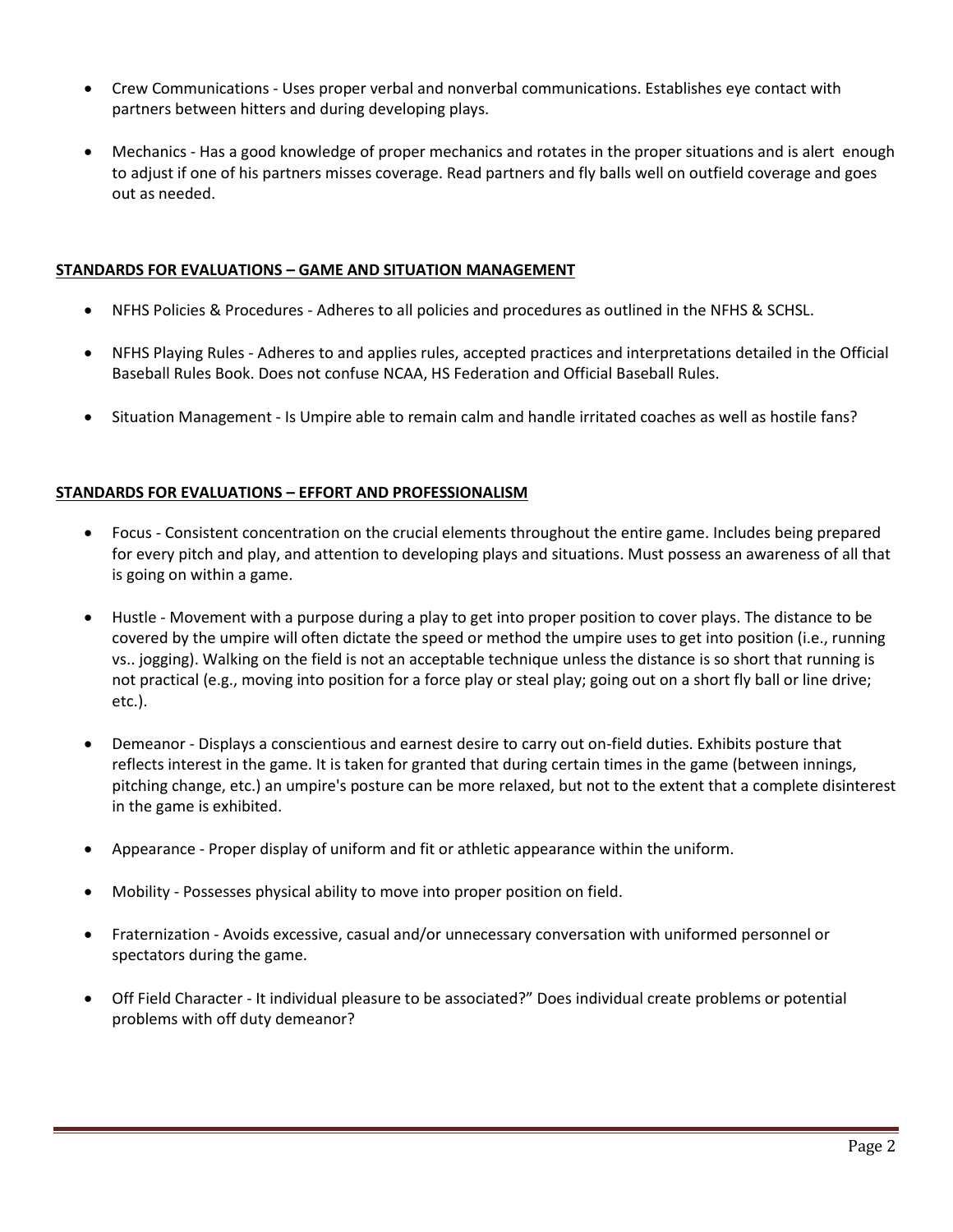| Evaluator |  |
|-----------|--|
|           |  |

| <b>Location</b> |
|-----------------|
|-----------------|

**Date**

| <b>Evaluation Summary</b> | Unacceptable | Below<br>Standards | Meets<br>Standards | Above<br>Standards | Outstanding |
|---------------------------|--------------|--------------------|--------------------|--------------------|-------------|
| Plate                     |              |                    |                    |                    |             |
| Base                      |              |                    |                    |                    |             |

# **All evaluations are based on High School Varsity Level Standards**

| <b>Plate Work</b>                    | Unacceptable | Below<br><b>Standards</b> | <b>Meets</b><br><b>Standards</b> | Above<br>Standards | Outstanding |
|--------------------------------------|--------------|---------------------------|----------------------------------|--------------------|-------------|
| Stability of Heady and Body Position |              |                           |                                  |                    |             |
| Judgment of High School Strike Zone  |              |                           |                                  |                    |             |
| Consistency of Strike Zone           |              |                           |                                  |                    |             |
| <b>Timing</b>                        |              |                           |                                  |                    |             |
| Style/Mechanics of Calls             |              |                           |                                  |                    |             |
| <b>Crew Communications</b>           |              |                           |                                  |                    |             |
| <b>Mechanics</b>                     |              |                           |                                  |                    |             |

| <b>Plate Work Comments</b> |  |
|----------------------------|--|
|                            |  |
|                            |  |
|                            |  |
|                            |  |
|                            |  |
|                            |  |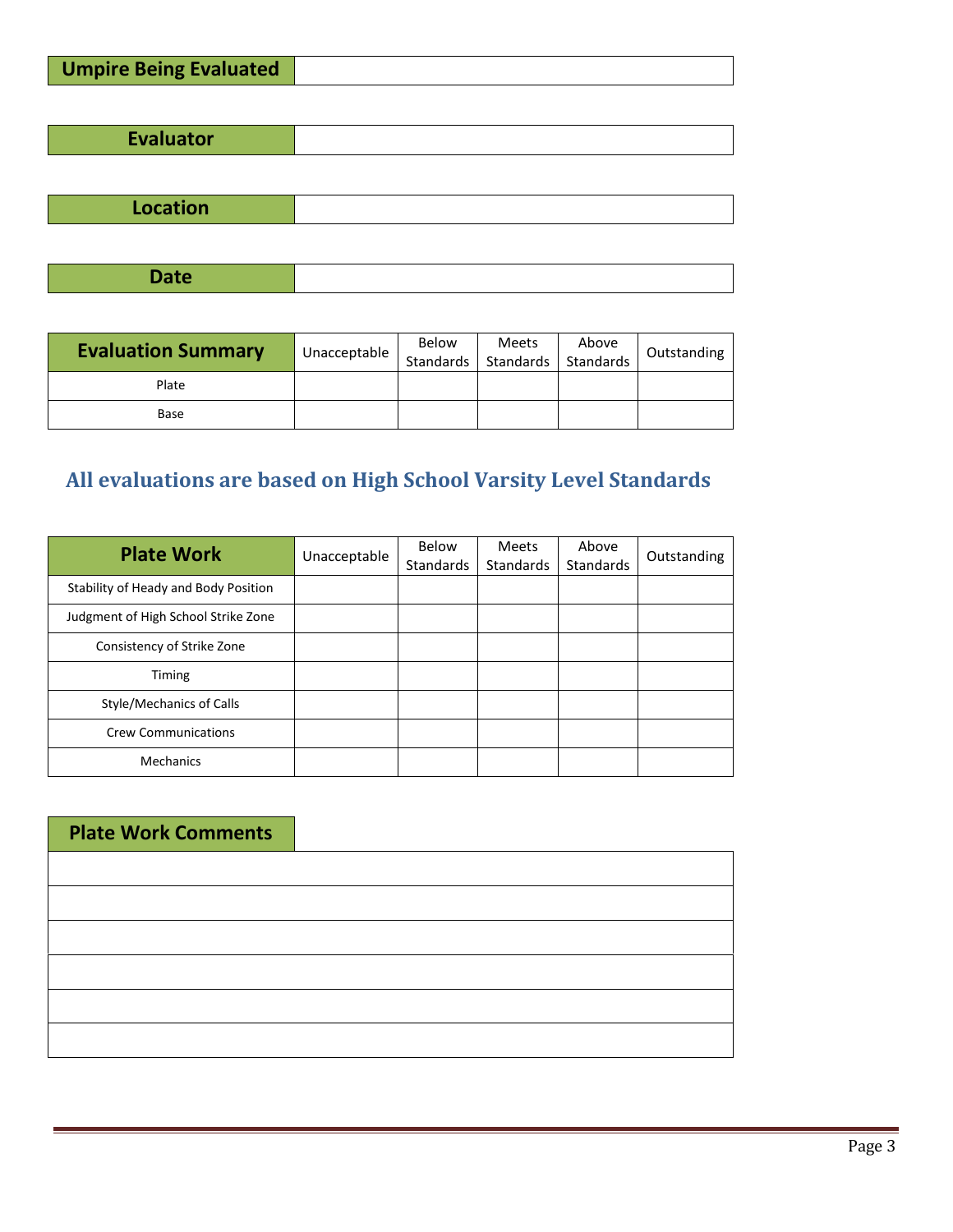| <b>Base Work</b>                 | Unacceptable | Below<br>Standards | <b>Meets</b><br><b>Standards</b> | Above<br>Standards | Outstanding |
|----------------------------------|--------------|--------------------|----------------------------------|--------------------|-------------|
| Reaction to Development of Plays |              |                    |                                  |                    |             |
| Judgment Calls                   |              |                    |                                  |                    |             |
| Timing                           |              |                    |                                  |                    |             |
| Style/Mechanics of Calls         |              |                    |                                  |                    |             |
| <b>Crew Communications</b>       |              |                    |                                  |                    |             |
| <b>Mechanics</b>                 |              |                    |                                  |                    |             |

### **Base Work Comments**

| <u> 1989 - Johann Barn, mars ann an t-Amhain an t-Amhain an t-Amhain an t-Amhain an t-Amhain an t-Amhain an t-Amh</u> |  |  |
|-----------------------------------------------------------------------------------------------------------------------|--|--|
| $\overline{\phantom{a}}$                                                                                              |  |  |
|                                                                                                                       |  |  |
|                                                                                                                       |  |  |

| <b>Game and Situation</b><br><b>Management</b> | Unacceptable | Below<br>Standards | Meets<br>Standards | Above<br>Standards | Outstanding |
|------------------------------------------------|--------------|--------------------|--------------------|--------------------|-------------|
| NFHS Policies & Procedures                     |              |                    |                    |                    |             |
| <b>NFHS Playing Rules</b>                      |              |                    |                    |                    |             |
| <b>Situation Management</b>                    |              |                    |                    |                    |             |

| <b>Game &amp; Situation</b><br><b>Management Comments</b> |  |
|-----------------------------------------------------------|--|
|                                                           |  |
|                                                           |  |
|                                                           |  |
|                                                           |  |
|                                                           |  |
|                                                           |  |